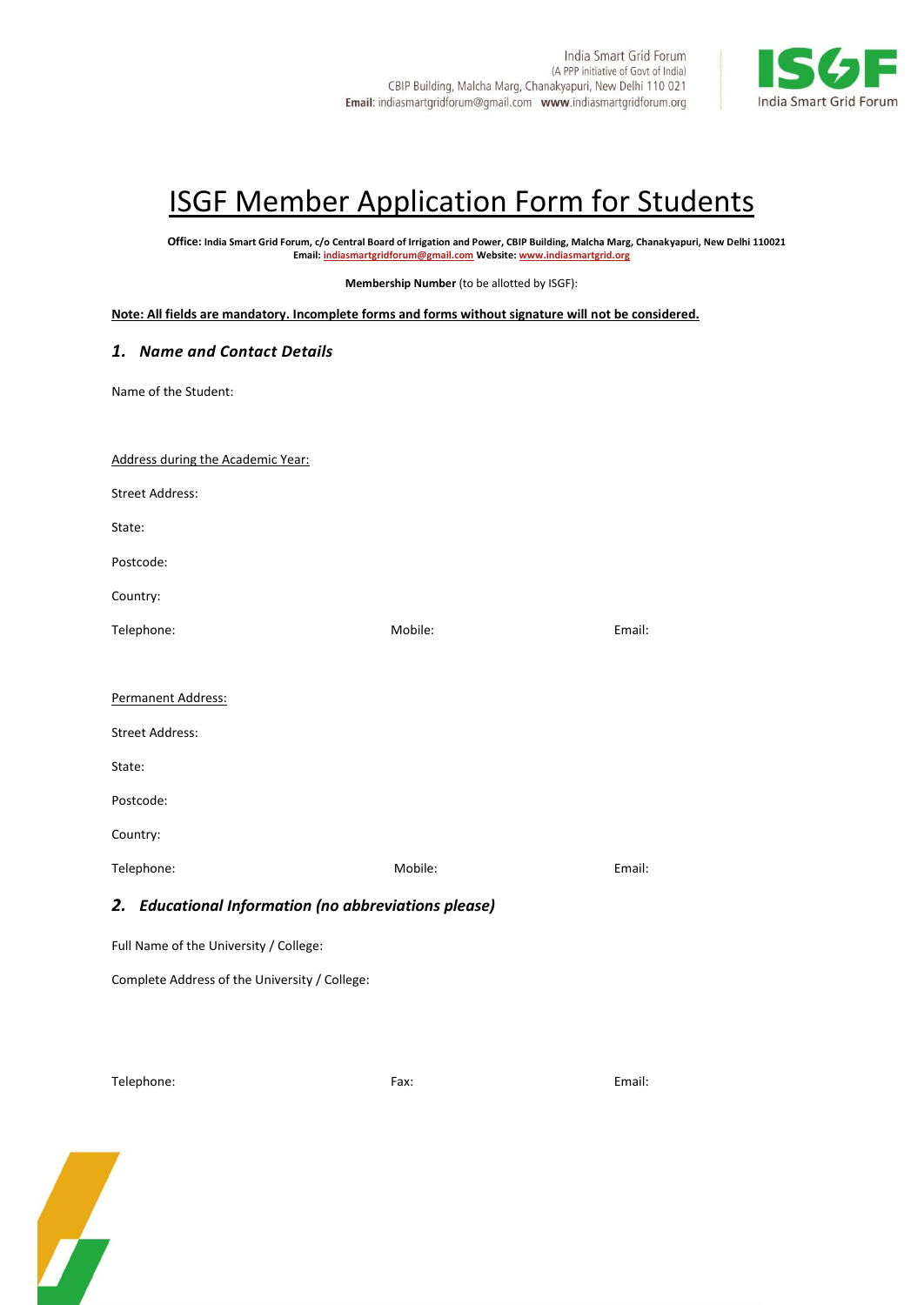

## *3. Details of the Course / Degree being Pursued*

Roll No / ID Number:

Name of the Degree being pursued:

Department / Branch:

Starting Date of the Degree (month / year):

Expected Date of Completion (month / year):

Technical Area(s) of interest:

Highest Degree Received Previously:

Title(s) of Ongoing / Completed Project(s) / Publications:

### *4. How did you know about ISGF?*

*5. Payment Details* (Leave empty if not applicable. Membership approval decision by the ISGF.)

#### Amount

Cheque/DD/Wire Transfer Reference Number

Cheque / DD drawn in favour of: **India Smart Grid Forum**, Payable in Delhi

## *6. Choose ISGF Working Groups of your Interest for Active Participation (Max 3).*

(You may be contacted for working on interested topics)

- WG1: Advanced Transmission **National Contract Contract Contract Contract Contract Contract Contract Contract Contract Contract Contract Contract Contract Contract Contract Contract Contract Contract Contract Contract Contr**
- WG2: Advanced Distribution **WAGE 2006** WG7: Architecture and Design
- WG3: Communications for Smart Grids **Internal Communications for Smart Grids Nodels**
- WG4: Metering WG9: Renewables and Microgrids
- WG5: Consumption and Load Control **WG10: Cyber Security**

Note: Details about the working group activities can be found a[t http://indiasmartgrid.org/en/isgf/wgs/](http://indiasmartgrid.org/en/isgf/wgs/)

**Date** dd / mm / yyyy

#### *7. Please attach a copy of your Resume*

#### *8. Declaration*

We/I declare that the statements made on this form are true to the best of our/my knowledge and belief. I understand that the forum membership is voluntary. I have read the byelaws and MoA of Forum. We/I agree to comply with the Byelaws and Rules of Conduct of the ISGF and understand that this is a commitment to behave ethically within our profession. We/I will do my best to promote the interests of the ISGF. I/We further declare that the Membership Contribution paid by us (if applicable) to ISGF shall form part of the Corpus.

| Signature: |  |
|------------|--|
|            |  |
|            |  |
|            |  |